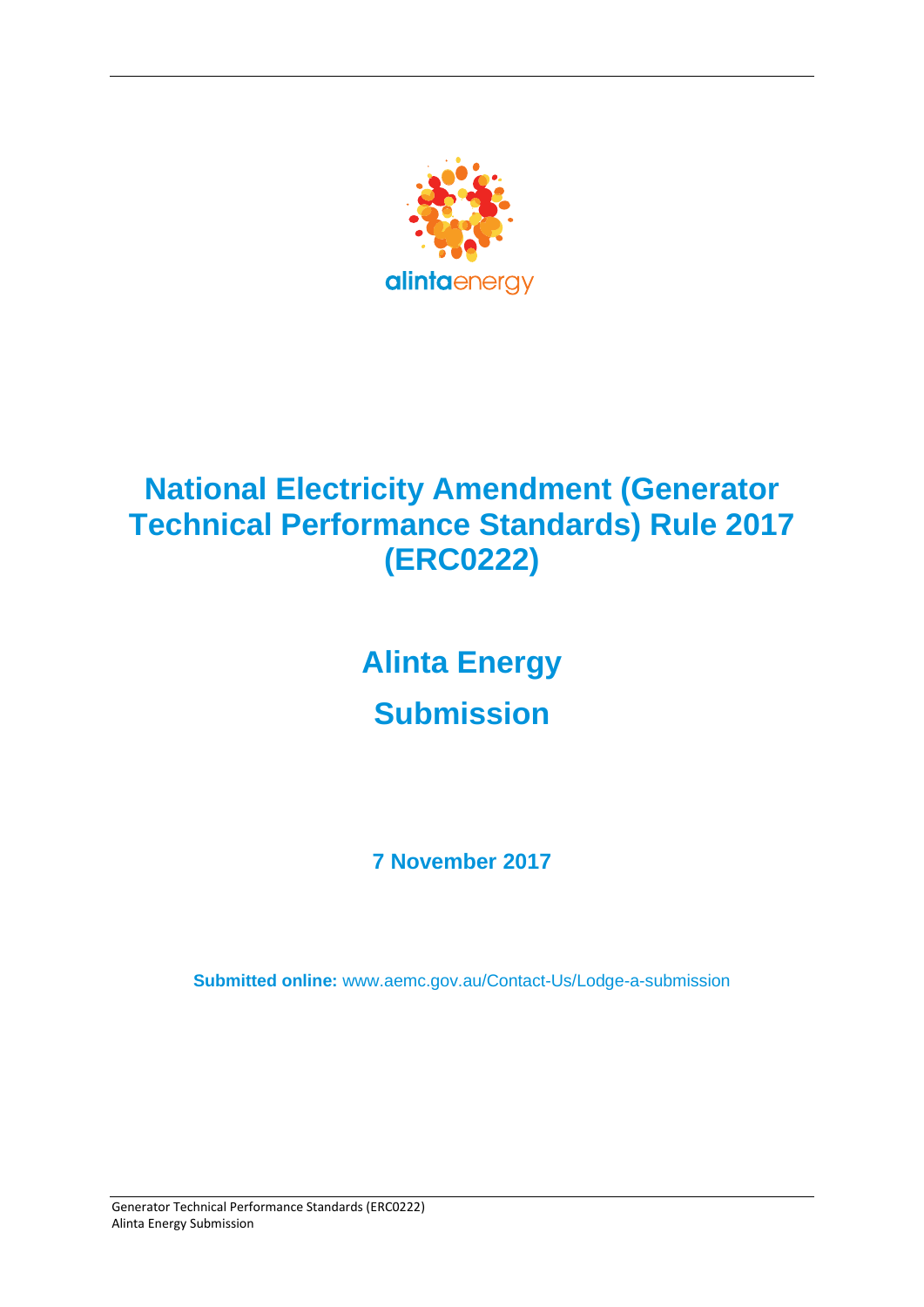# *1. Introduction*

Alinta Energy (**Alinta**) welcomes the opportunity to provide a submission to the Australian Energy Market Commission's (**AEMC**) *Generator Technical Performance Standards Rule 2017*.

Alinta is both a generator and retailer of electricity and gas in the east and west coast energy markets. Alinta has an owned and contracted generation portfolio of 1957MW, including 1700MW of gas-fired generation facilities, and in excess of 800,000 customers including more than 250,000 in east coast markets. Under the implementation of the Generator Technical Performance Standards rule change, Alinta expects both our existing generator portfolio fleet and future green-field generator projects to be directly impacted.

Alinta is cognisant of the challenges facing the National Electricity Market (**NEM**) and the Australian Energy Market Operator (**AEMO**) given the non-trivial task of integrating an unprecedented and increasing proportion of variable renewable energy into the power system.

Nonetheless, Alinta holds concerns that some of changes as proposed by AEMO in the rule change will be technically burdensome in practise and are disproportionate to the problem. Alinta is therefore concerned that the rule change, if implemented in its current form, could potentially result in excessive costs being added to the development of new generator connections, and therefore increase the costs to the end consumer.

As such, Alinta considers it critical that the AEMC seek to pragmatically balance system security in the NEM with the costs participants will face in complying with the proposed amended generator technical performance standards while identifying the appropriate generator technical performance standards to address the issues facing the NEM today.

The rationale for Alinta's concerns is outlined in further detail in section 2.

# **1.1 Preface Note – NEM Jurisdictions Only**

The views expressed in Alinta Energy's submission below are provided in the context that the rule change would be implemented within NEM state jurisdictions only, and not be replicated in other Australian jurisdictions, such as Western Australia.

In Alinta Energy's view the non-NEM jurisdictions have fundamentally unique generation markets and network system arrangements, and as such the reforms proposed within this Generator Technical Performance Standards Rule Change could not be implemented in non-NEM jurisdictions on a like for like basis without significant thought as to the specific network issues in Western Australia.

If the rule change is sought to be applied to jurisdictions other than the NEM state jurisdictions, Alinta Energy reserves its rights to reconsider specific technical standards and requirements in the Western Australian context.

# *2. Alinta's key issues*

# **2.1 Proposed transitional arrangements**

Alinta notes that AEMO has proposed to apply the new technical standards and negotiating process changes contemplated in the rule change proposal to all performance standards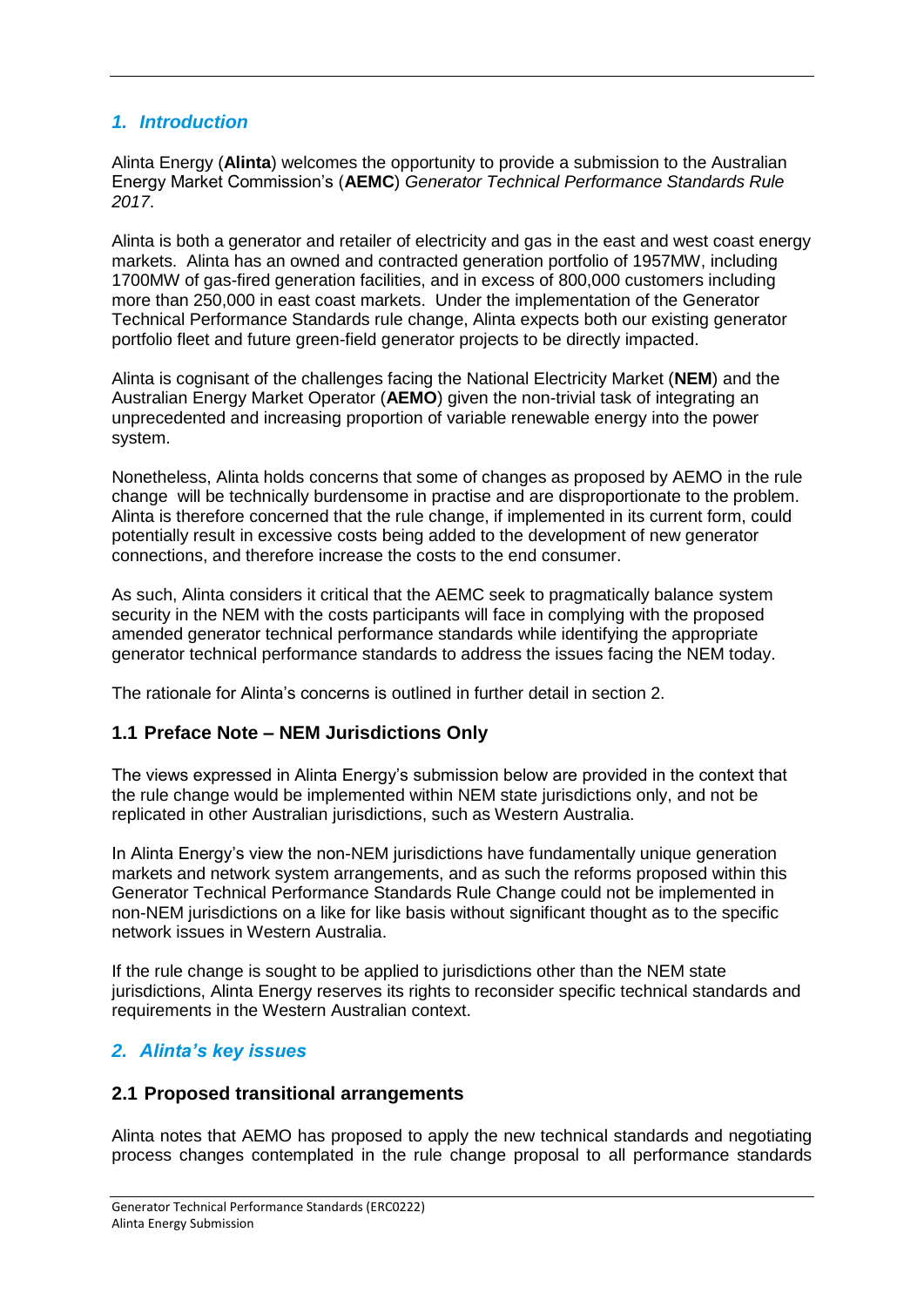that were not agreed by the date the rule change request was submitted (11 August 2017), even if the agreed performance standards result from a connection application that was made before any new rule comes into effect. Alinta does not support this proposal, particularly noting its concerns in sections 2.3 to 2.7 below. This is on the basis that the proposed rule change will only come into force at some time in the future and therefore the access standards should not apply retrospectively to connection applications lodged prior to the enactment of the rule change. Alinta is concerned that the transitional arrangements proposed by AEMO could have significant impacts on investments already planned or committed. As such, Alinta supports the AEMC carefully considering both the legal and policy implications of the transitional arrangements that apply for any amending rule that is made.

# **2.2 Applicability of revised access standards to existing generators**

AEMO has noted that, based on current policy, the revised access standards would only apply to new generating systems; The rule change request however suggests that there should be consideration of whether the additional capabilities should also be sought from existing generation. Broadly, Alinta does not agree that existing generators should have their standards modified (unless the generation plant is subject to material reconfiguration) and suffer additional costs – which will ultimately be passed onto end consumers.

# **2.3 System Strength**

#### (Clause S5.2.5.3)

Alinta notes that the draft rule change proposes a new access standard:

"*the minimum access standard is a generating system and each of its generating units must be capable of continuous uninterrupted operation for any short circuit ratio to a minimum of 3.0 at the connection point."*

As noted in section 2.2, Alinta understands that this new access standard would represent the new minimum requirement for all newly connecting generators, and that any existing generation plant already connected would remain exempt. Alinta is supportive of the requirements only applying to newly connected generation plant, and suggests that it be explicitly clear that existing generation plant will continue to remain exempt going forward.

#### **2.4 Disturbance Ride Through**

#### (Clause S5.2.5.5)

Alinta notes that the draft rule proposes to introduce a new set of additional clauses specifying rise and settling time, and reactive and active power consumption upon the occurrence of a fault:

- 1) "*the reactive current response must have a rise time of no greater than 30 milliseconds, a settling time of no greater than 60 milliseconds and must be adequately damped*"; and
- 2) "*any reactive power consumption immediately upon the occurrence of a fault must not exceed 5% of the maximum continuous current of the generating system and is limited to the duration of rise time".*

Generator Technical Performance Standards (ERC0222) Alinta Energy Submission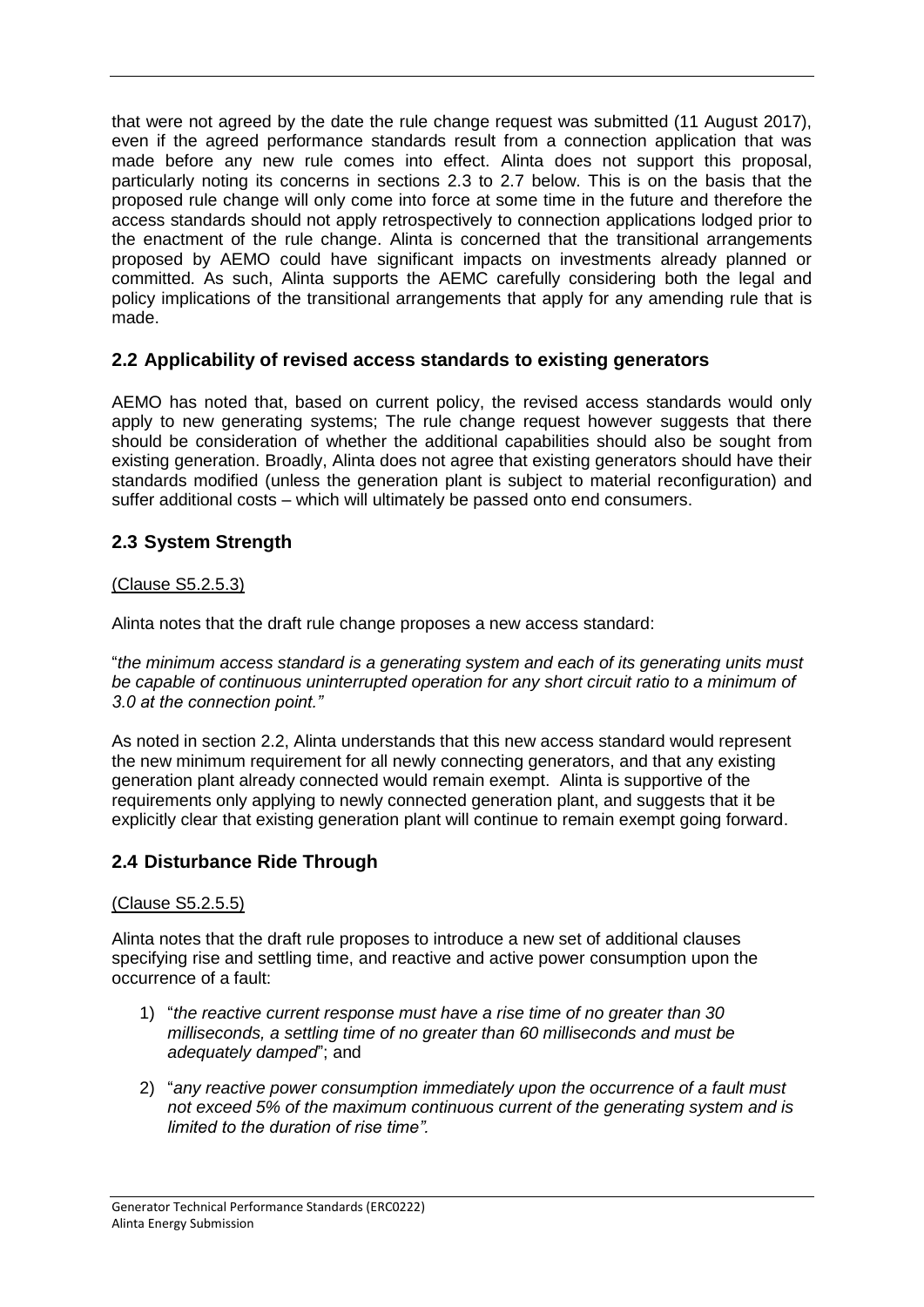Alinta is of the view that these two clauses are technically challenging and would struggle to be implemented in practise. In Alinta's experience, modelling/simulating rise and settling time and reactive power (within the parameters specified above), is an exceptionally challenging task to undertake. In light of the practical challenges associated with the modelling, Alinta suggests these two clauses should be reviewed to make them more reasonably implementable.

#### (Clause S5.2.5.4)

The rule change proposes to require generation plant to maintain the continuous uninterrupted operation for a specified time range, as a function of the degree of overvoltage when it occurs (over the 110% normal reference standard).

Alinta would caution that this proposed requirement, for the specified over-voltage magnitude time periods, could potentially lead to transformer and generation plant damage if undertaken in practise. As part of the next stage of the consultation process, Alinta suggests that the AEMC should direct AEMO to undertake modelling and analysis on considering the potential network / generation plant damage this requirement inadvertently may cause.

#### (Clause S5.2.5.5)

The rule change proposes the addition of the following criteria regarding transient active power consumption upon application of a fault:

"*any active power consumption immediately upon the occurrence of a fault must not exceed 5% of the maximum continuous current of the generating system and is limited to 20 milliseconds*."

In Alinta's view this criterion has been drafted too broadly and requires clarification as in practise this criterion would be applied against every generator in the NEM. A more preferable arrangement may be to only apply this clause against generators on a case by case basis in regard to the specific technical condition of the generation plant and the specific region of the network system they are connected to.

# **2.5 Voltage Control**

#### (Clause S5.2.5.1)

The rule change proposes to remove the existing provision which states: "*that no capability is required to supply or absorb reactive power at the connection point*" and to replace it with a requirement to supply and absorb continuously an amount of reactive power set at the voltage set point range as specified in the performance standard.

In Alinta's experience the requirement to supply and absorb reactive power continuously is highly dependent on each specific generation plant type, and in some cases may not be achievable without additional equipment being installed and connected. As such, Alinta suggests that this clause should only apply on a case by case basis as determined by AEMO from a connected system perspective level, as opposed to on a specific generator level.

#### (Clause S5.2.5.13)

Alinta notes that AEMO proposes to add additional requirements to reduce the settling time for asynchronous generation plant of over 30MW to 5 Seconds (previously 7.5 seconds) for a 5% voltage disturbance. Additionally, the proposed rule change requires such systems to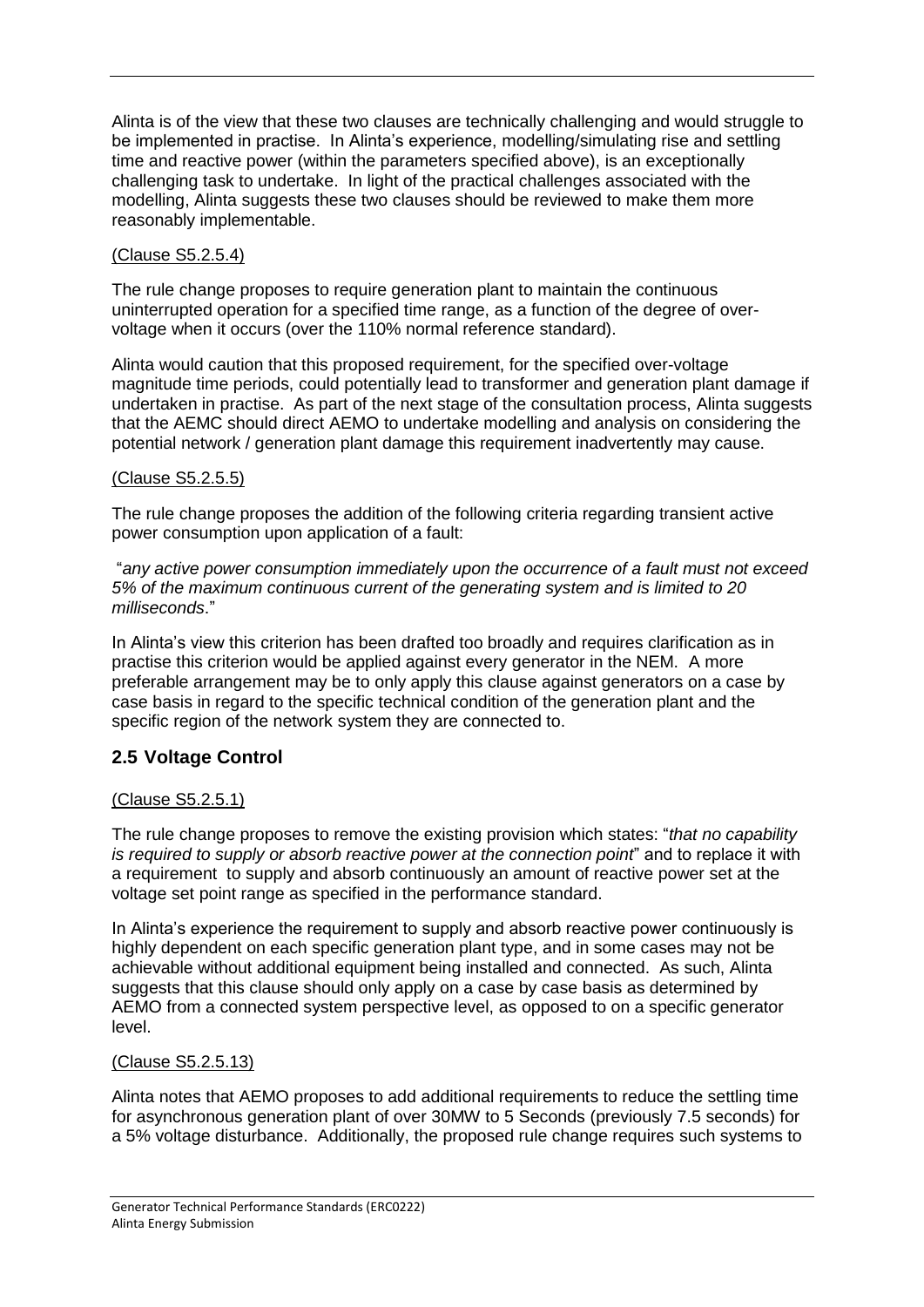have reactive power rise time, for a 5% step change in the voltage set point, of less than 5 seconds.

In Alinta's view these new obligation will result in generation plant being forced to procure additional hardware as most existing generation packages will not be able to meet the new requirements unless supported by additional power electronics packages or alternate technical means.

As such, Alinta suggests that the AEMC's analysis should focus adequate attention to the additional costs which may be borne by participants in meeting the proposed requirements.

# **2.6 Active Power Control Requirements**

#### (Clause S5.2.5.11)

The rule change proposes to include a new set of general technical requirements regarding the active power response to frequency disturbances. Alinta does not agree with the proposed new set of additional requirements

In Alinta's view some of the proposed new requirements may be technically unworkable in practise, and if indeed they are feasible, are likely to be highly expensive to attain. Alinta suggests that the AEMC should place a high degree of weighting on the feedback gathered from original equipment manufacturers in regard to whether such additional requirements are in fact even achievable with standard generation packages across thermal and renewable generation plant alike.

#### (Clause S5.2.5.14)

Alinta notes the rule change proposes amending the existing S5.2.5.14 clause to remove the 30MW threshold and require all generators connecting under both the automatic and minimum access standards to have the capability to receive and automatically respond to signals delivered from the AGC, as updated at a rate of one every four seconds.

Alinta is strongly of the view that this new requirement will add non-trivial costs in establishing a new connection and is highly likely to be financially unviable for small generators to implement in practise.

If the intention of the new requirement is to elicit an increased frequency ancillary service response, Alinta notes the newly established Market Ancillary Service Provider registration category by AEMO, which has recently been introduced to enable additional load-side aggregation for frequency control ancillary services. This new addition should in practise already help AEMO gain significantly more frequency ancillary service participation without the need to impose strict AGC requirements on all <30MW generators. As such, Alinta does not see a strong need for this additional requirement at this time.

# **2.7 Remote Monitoring and Control**

Alinta notes that the draft rule proposes that new remote monitoring capabilities should apply in respect of newly connecting generators with a capacity of 30MW or more (clause S5.2.6.1).

Alinta would caution that some of the proposed remote monitoring and control requirements are likely to add material costs to the connection of a new generator. Nonetheless, Alinta is